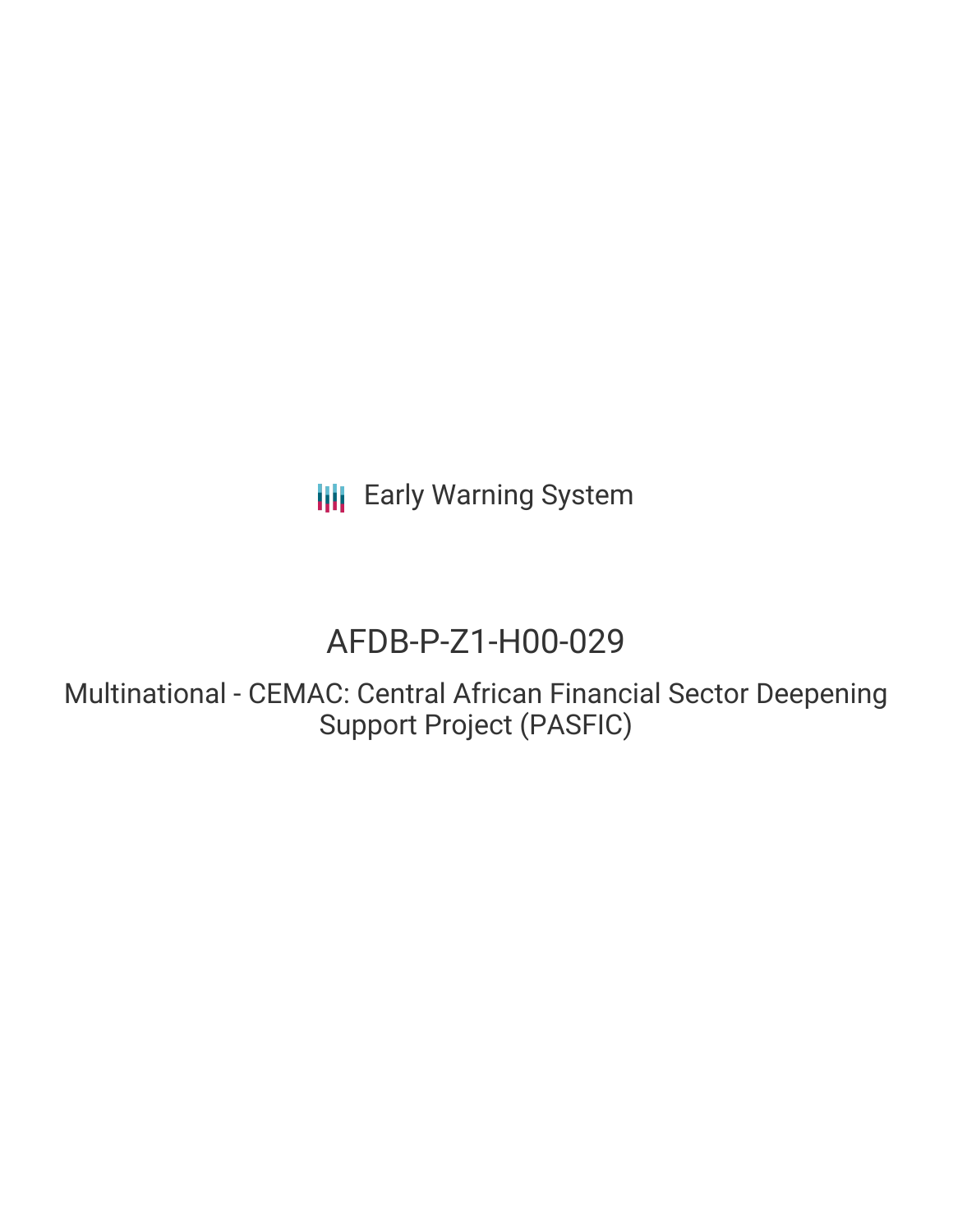

# **Quick Facts**

| <b>Countries</b>              | Central African Republic        |
|-------------------------------|---------------------------------|
| <b>Financial Institutions</b> | African Development Bank (AFDB) |
| <b>Status</b>                 | Approved                        |
| <b>Bank Risk Rating</b>       | U                               |
| <b>Voting Date</b>            | 2021-06-29                      |
| <b>Borrower</b>               | Regional                        |
| <b>Sectors</b>                | Finance                         |
| <b>Investment Type(s)</b>     | Loan                            |
| <b>Loan Amount (USD)</b>      | $$3.60$ million                 |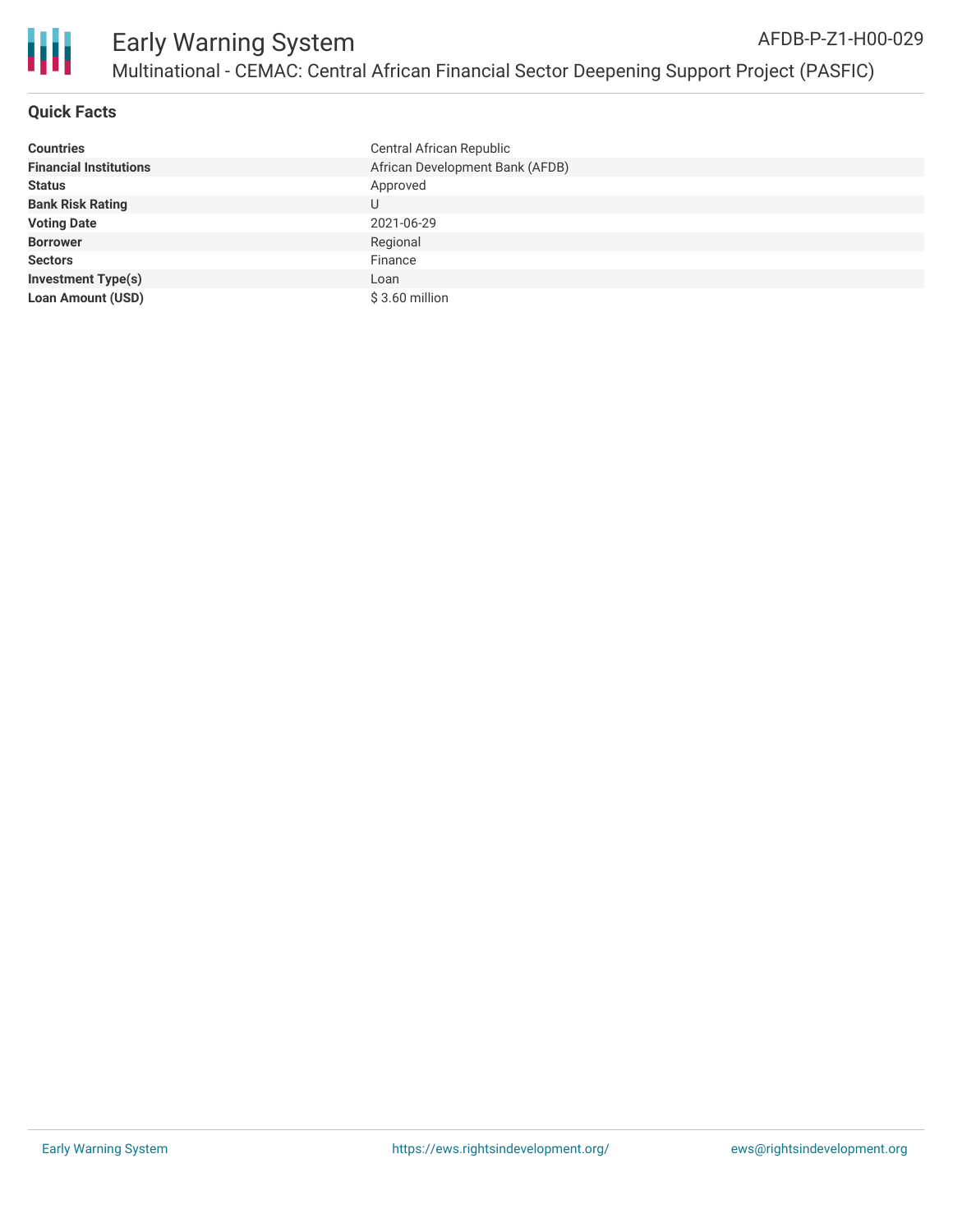

# **Project Description**

According to the bank website, "Central African Financial Sector Deepening Support Project (PASFIC) is an institutional support for the implementation of ten (10) priority reforms. This project aimed at strengthening the financial sector in the CEMAC and supporting the key reforms of Pillar 2 "Monetary Policy and Financial System" of the PREF CEMAC as well as the BEAC's strategic plan. It will improve the performance of the unified financial markets, particularly in terms of resource mobilization and raising the number of listings on the stock market. PASFIC will also boost banking transparency and financial inclusion to consolidate the performance of the regional financial system and ensure greater participation by more stakeholders, especially women entrepreneurs. The Project will support technical capacity building of regional financial institutions, private sector experts and government officials. It has three (3) components: (i) support to the financial market; (ii) support for banking transparency and financial inclusion and (iii) capacity building and project management."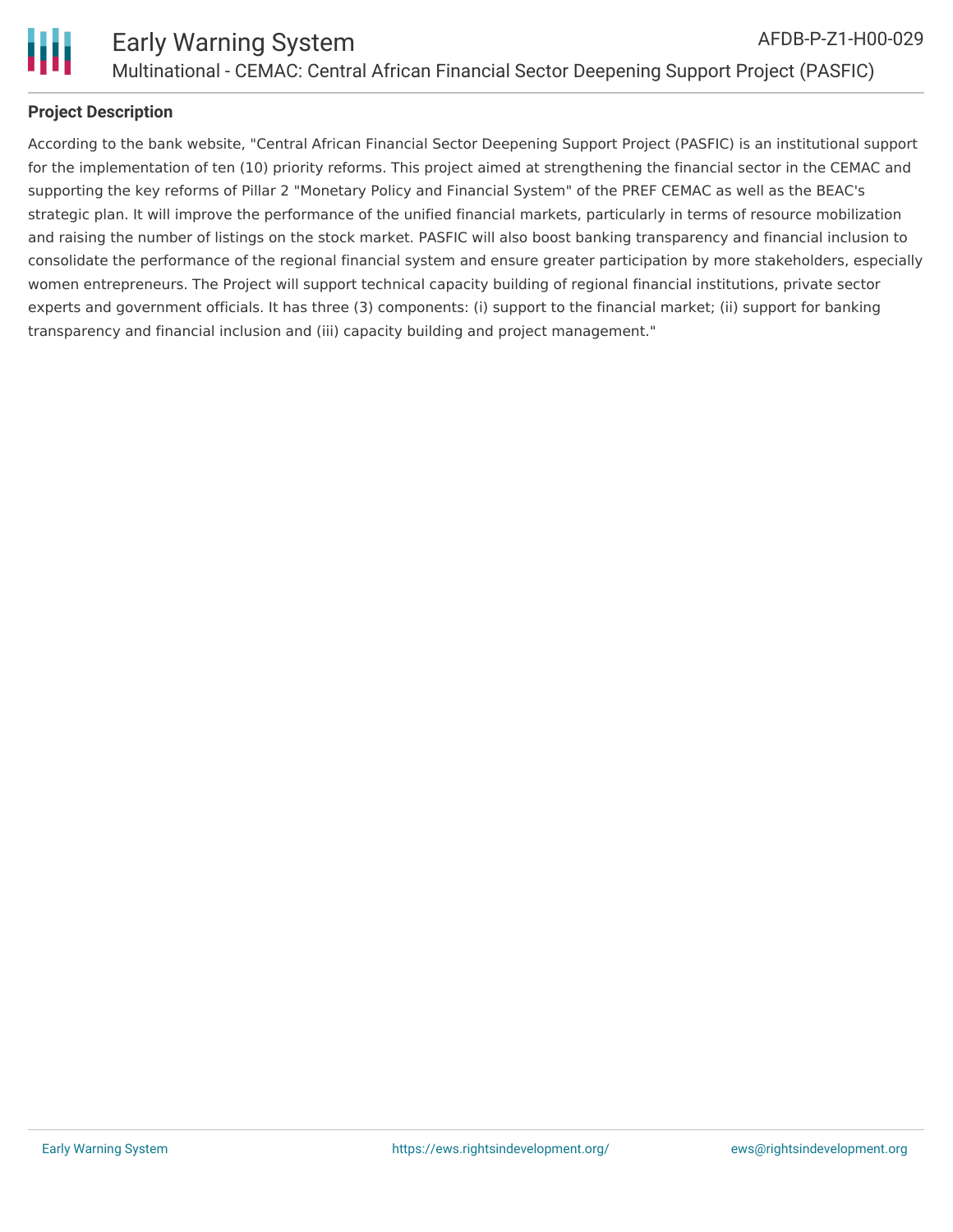

## **Investment Description**

African Development Bank (AFDB)